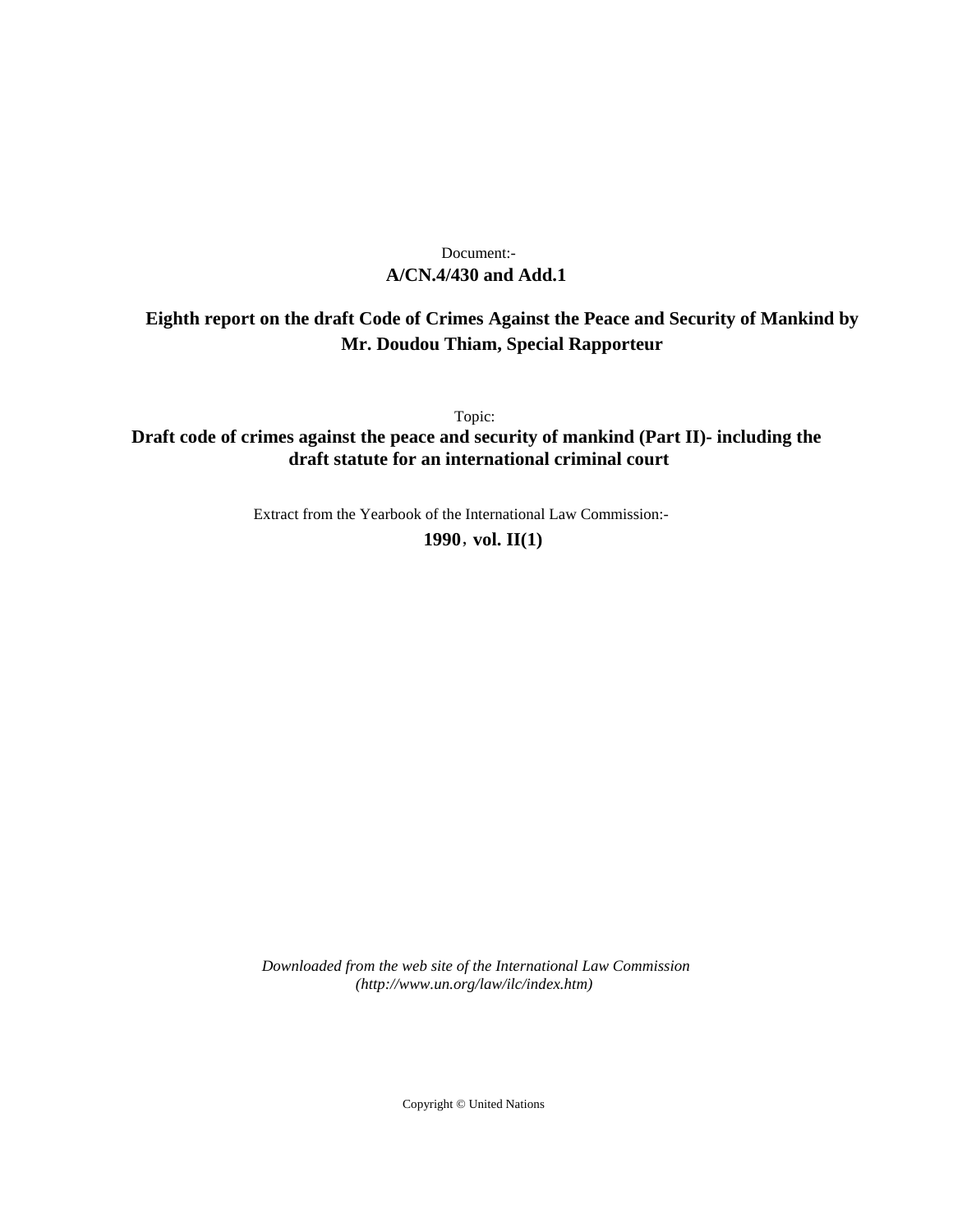# **DOCUMENT A/CN.4/430 and Add.l**

# **Eighth report on the draft Code of Crimes against the Peace and Security of Mankind, by Mr. Doudou Thiam, Special Rapporteur**

*[Original: French] [8 March and 6 April 1990]*

# **CONTENTS**

|                                                                                                                                                                                                                               | Paragraphs | Page |
|-------------------------------------------------------------------------------------------------------------------------------------------------------------------------------------------------------------------------------|------------|------|
|                                                                                                                                                                                                                               | $1-4$      | 28   |
| Part I.<br>COMPLICITY, CONSPIRACY (complot) AND ATTEMPT                                                                                                                                                                       | 5-67       | 28   |
| А.                                                                                                                                                                                                                            | 5-38       | 28   |
| 1.                                                                                                                                                                                                                            | 5          | 28   |
| 2 <sub>1</sub>                                                                                                                                                                                                                | $6 - 38$   | 28   |
|                                                                                                                                                                                                                               | 6          | 28   |
|                                                                                                                                                                                                                               | $7 - 27$   | 29   |
| (i) Physical and intellectual acts of complicity $\dots \dots \dots \dots \dots \dots \dots \dots$                                                                                                                            | $7 - 13$   | 29   |
| (ii) Acts of complicity and their characterization $\dots\dots\dots\dots\dots\dots\dots\dots\dots$                                                                                                                            | $14 - 18$  | 29   |
|                                                                                                                                                                                                                               | 19-27      | 30   |
|                                                                                                                                                                                                                               | 28-37      | 31   |
|                                                                                                                                                                                                                               | 38         | 32   |
| В.                                                                                                                                                                                                                            | 39-62      | 32   |
| 1.                                                                                                                                                                                                                            | 39         | 32   |
| 2.                                                                                                                                                                                                                            | 40-62      | 32   |
|                                                                                                                                                                                                                               | 40-43      | 32   |
|                                                                                                                                                                                                                               | 44-61      | 32   |
|                                                                                                                                                                                                                               | 44-59      | 32   |
|                                                                                                                                                                                                                               | 60-61      | 34   |
|                                                                                                                                                                                                                               | 62         | 34   |
| C.                                                                                                                                                                                                                            | 63-67      | 34   |
| 1.                                                                                                                                                                                                                            | 63         | 34   |
| 2.                                                                                                                                                                                                                            | 64-67      | 34   |
| PART II. INTERNATIONAL ILLICIT TRAFFIC IN NARCOTIC DRUGS                                                                                                                                                                      | 68-76      | 35   |
| Illicit traffic in narcotic drugs: a crime against peace $\ldots \ldots \ldots \ldots \ldots \ldots \ldots \ldots$<br>А.                                                                                                      | 68-74      | 35   |
| 1.                                                                                                                                                                                                                            | 68         | 35   |
| 2.                                                                                                                                                                                                                            | 69-74      | 35   |
|                                                                                                                                                                                                                               | 69-70      | 35   |
|                                                                                                                                                                                                                               | 71         | 35   |
| (c) Relationship between the draft code and the conventions in force $\dots \dots \dots$                                                                                                                                      | 72-74      | 35   |
| В.                                                                                                                                                                                                                            | 75-76      | 35   |
| 1.                                                                                                                                                                                                                            | 75         | 35   |
| 2.                                                                                                                                                                                                                            | 76         | 35   |
| PART III. STATUTE OF AN INTERNATIONAL CRIMINAL COURT                                                                                                                                                                          | 77-108     | 36   |
| А.                                                                                                                                                                                                                            | 77-79      | 36   |
| В.                                                                                                                                                                                                                            | 80-108     | 36   |
| 1.                                                                                                                                                                                                                            | 80-85      | 36   |
| (a) Jurisdiction limited to the crimes mentioned in the code or jurisdiction as to all                                                                                                                                        |            |      |
|                                                                                                                                                                                                                               | 80-83      | 36   |
|                                                                                                                                                                                                                               | 80         | 36   |
|                                                                                                                                                                                                                               | 81-83      | 36   |
| (b) Necessity or non-necessity of the agreement of other States $\dots\dots\dots\dots\dots\dots$                                                                                                                              | 84-85      | 36   |
|                                                                                                                                                                                                                               | 84         | 36   |
|                                                                                                                                                                                                                               | 85         | 37   |
| 2.                                                                                                                                                                                                                            | 86-87      | 37   |
| Versions submitted (and accommodation of the contract of the version of the version of the version of the version of the version of the version of the version of the version of the version of the version of the version of | 86         | 37   |
|                                                                                                                                                                                                                               | 87         | 37   |
|                                                                                                                                                                                                                               |            |      |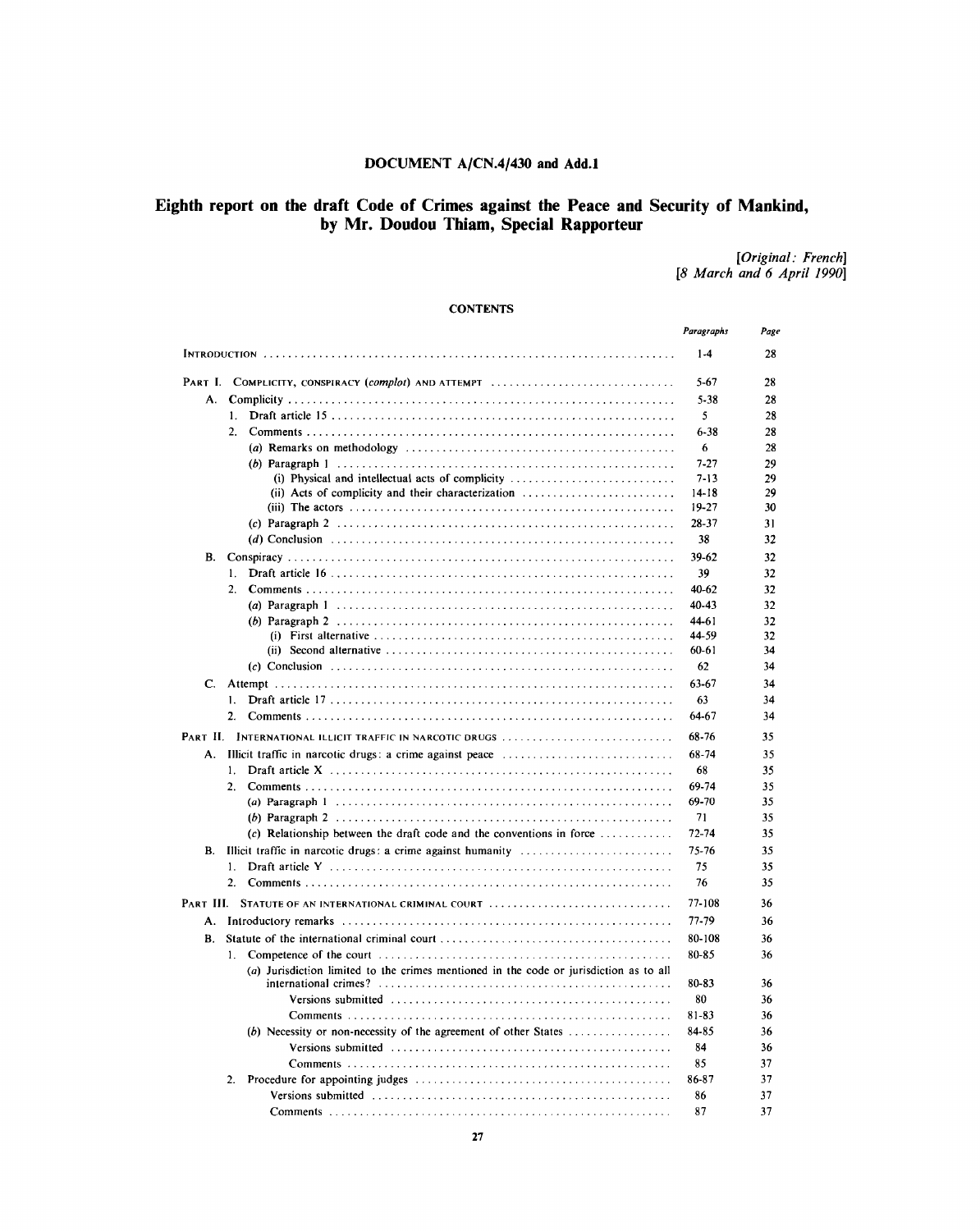|     |                                                 | Paraeraphs | Page |
|-----|-------------------------------------------------|------------|------|
| 3.  |                                                 | 88-89      | 37   |
|     |                                                 | 88         | 37   |
|     |                                                 | 89         | 37   |
| 4.  |                                                 | 90-91      | 37   |
|     |                                                 | 90         | 37   |
|     |                                                 | 91         | 37   |
| 5.  |                                                 | 92         | 37   |
|     | Text submitted                                  | 92         | 37   |
| 6.  | Authority of res judicata by a court of a State | 93-95      | 38   |
|     |                                                 | 93         | 38   |
|     |                                                 | 94-95      | 38   |
| 7.  |                                                 | 96-97      | 38   |
|     |                                                 | 96         | 38   |
|     |                                                 | 97         | 38   |
| 8.  |                                                 | 98-100     | 38   |
|     |                                                 | 98         | 38   |
|     |                                                 | 99-100     | 38   |
| 9.  |                                                 | 101-105    | 38   |
|     |                                                 | 101        | 38   |
|     |                                                 | 102-105    | 38   |
| 10. |                                                 | 106-108    | 39   |
|     |                                                 | 106        | 39   |
|     |                                                 | 107-108    | 39   |

# **Introduction**

1. The present report, which is the eighth in the series of reports submitted by the Special Rapporteur to the International Law Commission on the draft code of crimes against the peace and security of mankind, is in three parts.

2. Part I concerns the "related offences" or "other offences"—i.e. complicity, conspiracy *(complot)* and attempt—which the Special Rapporteur had occasion to discuss in his fourth report<sup>1</sup> and on which he is submitting draft articles, accompanied by comments.

3. Part II concerns international drug trafficking, pursuant to the Commission's decision, at its forty-first

1  *Yearbook . . . 1986,* vol. II (Part One), pp. 63 *et seq.,* document A/CN.4/398, paras. 89-145.

session, to request the Special Rapporteur to prepare a draft provision on the question.<sup>2</sup> In the light of the views expressed by several members of the Commission,<sup>3</sup> the Special Rapporteur is submitting two draft articles, accompanied by comments, one defining international drug trafficking as a crime against peace and the other defining it as a crime against humanity.

4. Part III deals in a preliminary manner with the question of the statute of an international criminal court, for which the Special Rapporteur offers the Commission various possible solutions.

2  *Yearbook . . . 1989,* vol. II (Part Two), p. 65, para. 210. 3  *Ibid.,* paras. 205-209.

# **PART I. COMPLICITY, CONSPIRACY** *(COMPLOT)* **AND ATTEMPT**

## **A. Complicity**

# 1. DRAFT ARTICLE 15

5. The Special Rapporteur proposes the following draft article 15:

## *Article 15. Complicity*

**The following constitute crimes against the peace and security of mankind:**

**1. Being an accomplice to any of the crimes defined in this Code.**

**[2. Within the meaning of this Code, complicity may mean both accessory acts prior to or concomitant with the principal offence and subsequent accessory acts.]**

#### 2. COMMENTS

#### (a) *Remarks on methodology*

6. Before article 15 is considered, a question of methodology must be resolved. Some members of the Commission maintained that the concept of complicity should be included in the general part of the draft code, dealing with general principles, rather than in the part dealing with the crimes themselves. The Special Rapporteur does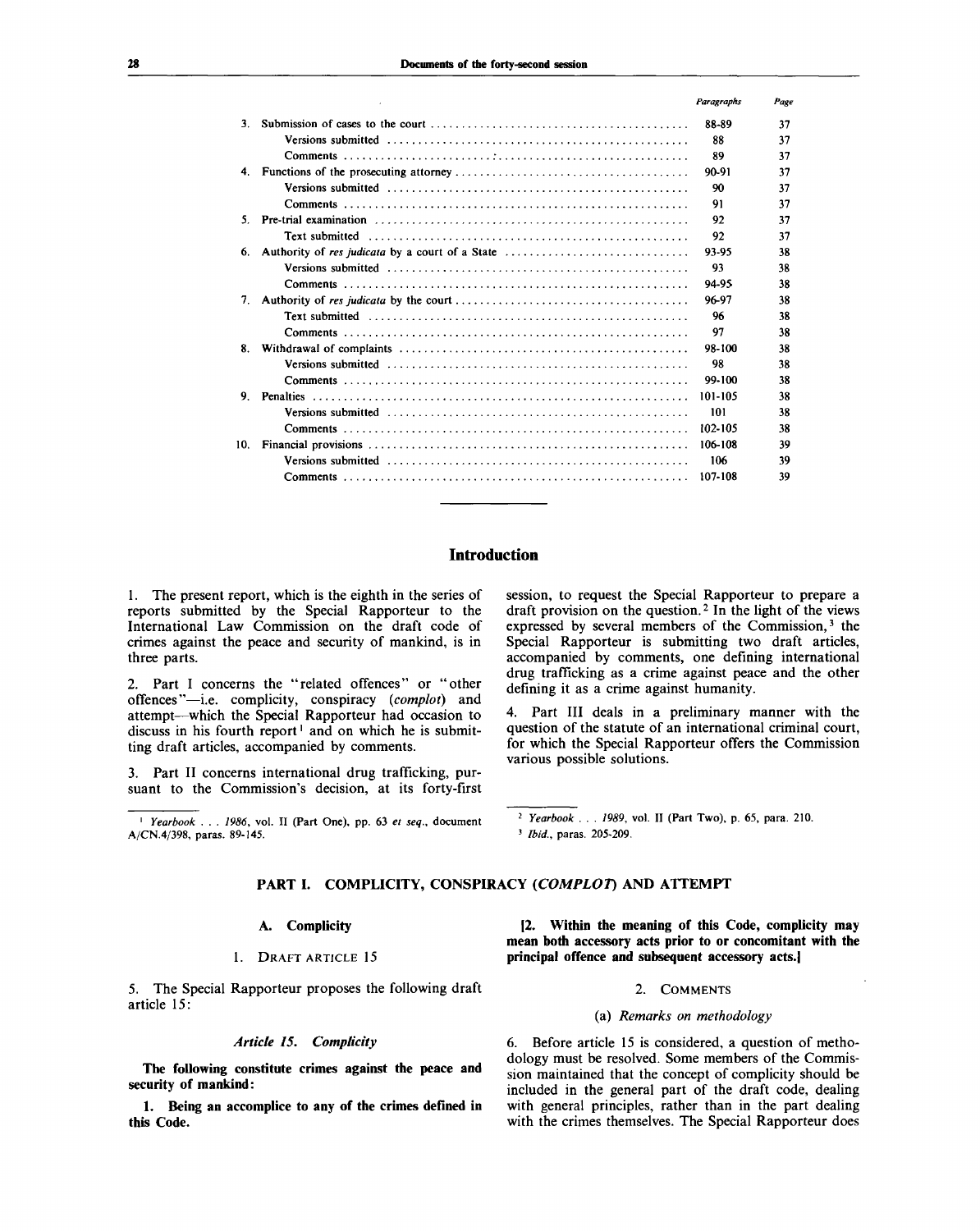not agree. It is no doubt axiomatic that the accomplice incurs the same criminal responsibility as the principal. But the affirmation of this principle is one thing, and the definition of the crime of complicity itself is another. Complicity, as a crime, should be included in the part of the code dealing with the definition of offences.

## (b) *Paragraph 1*

# (i) *Physical and intellectual acts of complicity*

7. Acts of complicity can be divided into two categories: physical acts (aiding, abetting, provision of means, gifts etc.) and acts which are intellectual or moral in character (counsel, instigation, provocation, orders, threats etc.).

8. Aiding, abetting, and provision of means and gifts are specific physical acts. In the case of acts in this category, it is relatively easy to draw a distinction between the principal—the person who has killed, for example—and the accomplice—the person who aided and abetted the principal or provided him with the means to kill.

9. The problem is more complex in the case of acts of an intellectual character. It is sometimes difficult to determine who is the principal and who the accomplice: the person who inspired, instigated or ordered an act, or the person who actually committed it. In such situations, those who ordered, inspired or instigated the commission of a criminal act have sometimes been considered as "originators" *(auteurs intellectuels),* sometimes as indirect perpetrators and sometimes as accomplices. On other occasions, those who gave the order and those who executed it have been considered as co-perpetrators. Everything depends on the circumstances of the case and the degree of participation of the persons involved, and also on the legal system.

10. It is for this reason that the laws of some countries provide examples in which superiors are considered the accomplices of their subordinates. Thus, the French Ordinance of 28 August 1944 on the punishment of war crimes (art. 4) provides that where a subordinate is prosecuted as the actual perpetrator, and his superiors cannot be indicted as being equally responsible, they shall be considered as accomplices in so far as they have organized or tolerated the criminal acts of their subordinates. A similar approach is taken in the Luxembourg Act of 2 August 1947 on the punishment of war crimes (art. 3), the Greek Constitutional Act. No. 73 of 8 October 1945 on the trial and punishment of war criminals (art. 4) and the Chinese Act of 24 October 1946 on the trial of war criminals (art. 9).

11. The United States Supreme Court, in the *Yamashita* case, considered that complicity could result from an army commander's breach of his duty to control the troops under his command, which in the case in question had led to serious violations of the laws and customs of war.<sup>4</sup>

12. Along the same lines, one may also cite the judgment of the International Military Tribunal for the Far East, which extended this complicity to members of the Government and to all officials concerned with the well-being of protected persons.<sup>5</sup> Again, in the *Hostages* case, a presumption of responsibility was established in the case of corps commanders for acts committed by their subordinates which they "knew or ought to have known about".<sup>6</sup>

13. These examples show that there is no hard and fast distinction between the concepts of principal perpetrator, co-perpetrator and accomplice. The content of these concepts varies from one penal code to another. The difficulty of establishing precise criteria for distinguishing between accomplices, principal perpetrators, co-perpetrators and so on probably explains why the Charters of the International Military Tribunals referred, in the same articles and without distinction, to "leaders, organizers, instigators and accomplices" (art. 6 *In fine* of the Charter morgarete and accompance (arrival mystre of the entarted<br>of the International Military Tribunal<sup>7</sup> and art.  $5(c)$  of the Charter of the International Military Tribunal for the Far East),  $\frac{8}{3}$  or again, any person who "was an accessory to the commission of a crime or ordered or abetted the same or took a consenting part therein" (art. II, para. 2, of Law No. 10 of the Allied Control Council).<sup>9</sup> These brief references illustrate the scope of the concept of complicity and the variety of its content, which are reflected both in the acts of complicity and their characterization and in the status of those committing such acts.

## (ii) *Acts of complicity and their characterization*

14. Penal codes vary in their approach to the different categories of acts of complicity. Thus, some codes do not qualify counsel as a crime (for example, the French Penal Code). Others, on the other hand, consider that counsel to commit a crime is an act of complicity. The Canadian Criminal Code, for example, defines counsel as the act of procuring, abetting or leading a person to commit an offence (art. 22).

Concerning another aspect of the question, it may be observed that in the laws of some countries negative acts such as abstention or non-intervention are not defined as crimes or are so defined only on very rare occasions (for example, the French Ordinance of 28 October 1944 on the punishment of war criminals). In the laws of other countries abstention is defined as a crime; this is the case in German law.

<sup>4</sup> See *Law Reports of Trials of War Criminals* (15-volume series, prepared by the United Nations War Crimes Commission) (London, H.M. Stationery Office, 1947-1949), vol. IV, p. 43; and *United States Reports* (Washington, D.C., 1947), vol. 327, pp. 14-15.

<sup>5</sup> See *Law Reports of Trials* . . ., vol. XV, pp. 72-73.

<sup>6</sup> See *Trials of War Criminals before the Nuernberg Military Tribunals under Control Council Law No. 10* (Nuernberg, October 1946-April 1949) (15-volume series, hereinafter referred to as "American Military Tribunals") (Washington, D.C., U.S. Government Printing Office, 1949-1953), case No. 7, vol. XI, p. 1303.

<sup>&</sup>lt;sup>7</sup> Hereinafter referred to as the "Nürnberg Charter", annexed to the London Agreement of 8 August 1945 for the prosecution and punishment of the major war criminals of the European Axis (United Nations, *Treaty Series,* vol. 82, p. 279).

<sup>8</sup> See *Documents on American Foreign Relations* (Princeton University Press), vol. **VIII** (July 1945-December 1946) (1948), pp. 354 *et seq.*

<sup>&</sup>lt;sup>9</sup> Law relating to the punishment of persons guilty of war crimes, crimes against peace and against humanity, enacted at Berlin on 20 December 1945 (Allied Control Council, *Military Government Legislation* (Berlin, 1946)).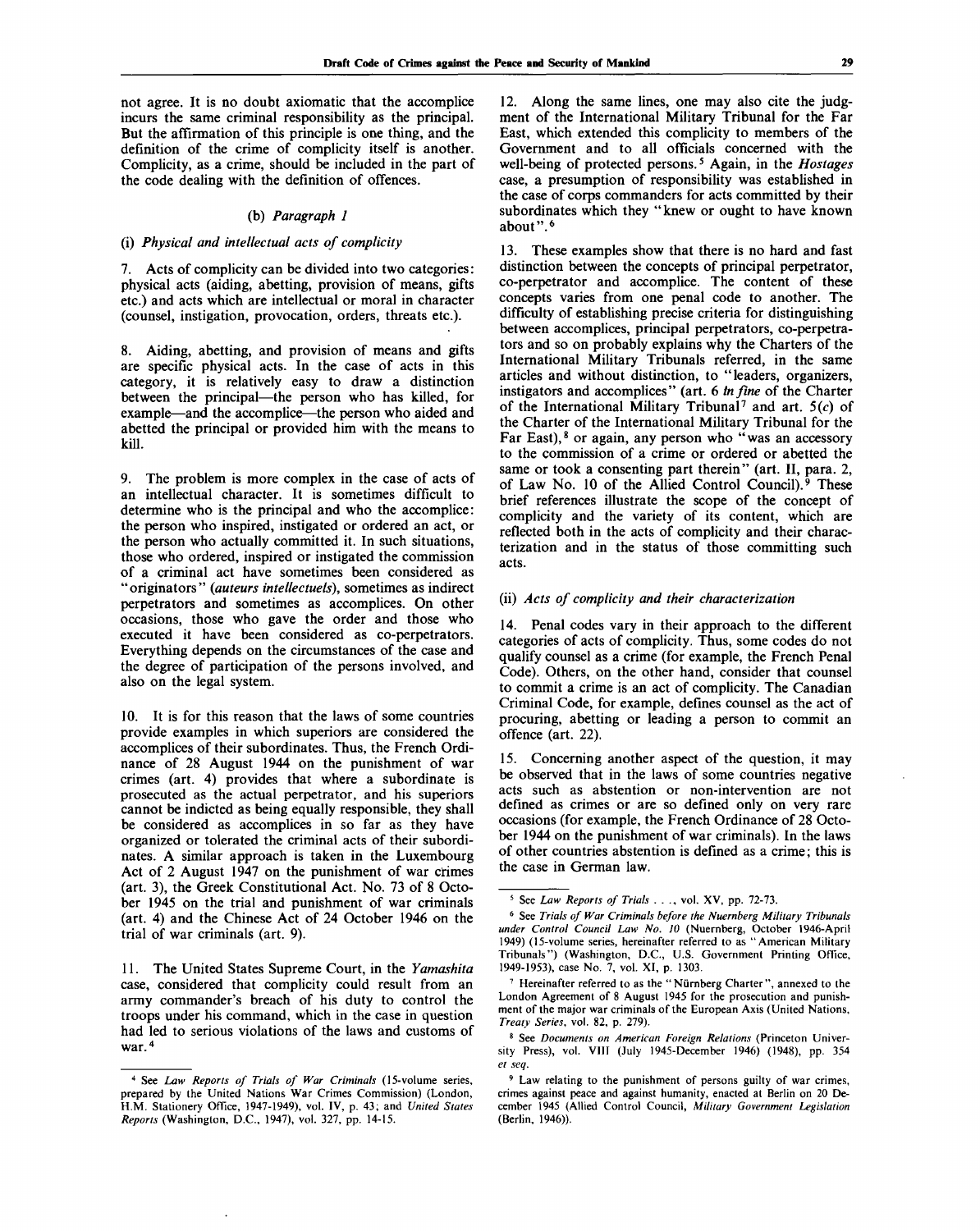16. This diversity is also reflected in the actual characterization of the act of complicity. An act regarded as an act of complicity in one legal system will be considered a separate offence in another system. The typical example is concealment.

17. Sometimes, the characterization has evolved over time within the same system of law. For example, the French Penal Code, between 1810 and 1915, then from 1915 to the present day, has made various changes in the classification of the concept of concealment: in the 1810 Code concealment was characterized as an act of complicity, then in 1915 as an autonomous offence.

18. Generally speaking, when an act of complicity has certain specific features or attains a certain degree of seriousness, there is a tendency to detach it from complicity and make it a separate offence. This rule also applies in international law. Thus, following the judicial precedents set in the Yamashita case<sup>10</sup> and others, complicity by a military commander was made an autonomous offence under article 86, paragraph 1, of Additional Protocol I to the 1949 Geneva Conventions.<sup>11</sup> These successive and diverse characterizations demonstrate the complexity and evolutionary character of the content of the concept of complicity.

# (iii) *The actors*

19. On turning to the actors in the drama, those who play a role in complicity, we again note the existence of grey areas, areas of uncertainty. To find a way among the concepts of principal perpetrator, co-perpetrator, direct perpetrator, indirect perpetrator and accomplice is a most uncertain undertaking.

20. The laws of some countries do not define the perpetrator: for example, the 1810 French Penal Code, the 1871 German Code, the 1889 Finnish Code, the 1902 Norwegian Code, the 1930 Danish Code, the 1930 Italian Code, the 1932 Polish Code, the 1937 Chinese Code, the 1940 Icelandic Code, the 1950 Greek Code, the 1951 Yugoslav Code and the 1954 Greenland Code.

21. The penal codes of other countries, however, do define the perpetrator: these include the 1867 Belgian Code (art. 66), the 1879 Luxembourg Code (art. 66), the 1881 Netherlands Code (art. 47), the 1886 Portuguese Code (art. 20), the 1932 Philippine Code (art. 17), the 1936 Cuban Code (art. 28), the 1951 Egyptian Code (art. 39), the 1944 Spanish Code (art. 14), the 1951 Bulgarian Code (art. 18), the 1957 Ethiopian Code (art. 32), the 1961 Soviet Code (art. 17), the 1961 Hungarian Code (art. 13), and the 1961 Czechoslovak Code (art. 9).

22. This uncertainty regarding definition becomes perplexity if one seeks to assign the actors to one category or another and to determine the precise role played by each. Reduced to its simplest terms, complicity involves two actors: the physical perpetrator of the offence (thief, murderer etc.), called the principal, and the person who assists the principal (by aiding, abetting, provision of means etc.), who is called the accomplice. But this simple schema does not reflect the complex reality of the phenomenon of complicity in the context of the topic under consideration. As we have just seen, situations may arise in which it is hard to tell who is the principal and who is the accomplice, especially when acts of an intellectual or moral character (counsel, incitement, order, abuse of authority) are involved. There, the hierarchical relationship which sometimes exists between the actual perpetrator of the act and his superior makes it difficult to conceive of the latter as the accomplice of the former, in so far as the role of the accomplice is acknowledged to be a secondary one. That is the reason why such offences are sometimes separated from complicity and characterized separately. This is so in the case of a military commander who is held responsible for crimes or offences committed by his subordinates, as we have already seen.

23. It should also be noted that the giving of orders and counsel is sometimes difficult to prove when it has not been done in writing. Moreover, those who have given an order are very often not present when it is carried out; sometimes, as in the case of leaders or organizers, they are not even informed of every offence committed in application of the general plan which they drew up and which guided the conduct of those who committed the offences. This case will be analysed at greater length in connection with draft article 16, on conspiracy *(complot)* (para. 46 below). As regards the offences under discussion here, the traditional moulds are broken. The classic dichotomy of principal and accomplice, which is the simplest schema, is no longer applicable because of the plurality of actors. The dualistic classification gives way to the broader concept of participants, which encompasses both principals and accomplices. It might sometimes be wondered whether all the actors should not be defined as participants, without it being necessary to determine the precise role played by each of them.

24. In their decisions, military tribunals have sometimes refused to draw a distinction between principals and accomplices. For example, the Supreme Court of the British Zone considered that the act of complicity and the principal act were both crimes against humanity and that consequently accomplices should be sentenced for having committed a crime against humanity and not for being accomplices in the commission of such a crime.<sup>12</sup> The acts in question—whether principal acts or accessory acts—are all acts of participation and are not subordinate to each other in any way. They are equivalent as regards responsibility, even if certain subjective considerations, such as intent or degree of awareness, come into play in the imposition of the penalty.

25. At this level of analysis, the distinction between principal act and accessory act disappears completely and the two concepts merge in the more general concept of criminal participation, which encompasses both. The distinction between the concepts of principal and accomplice likewise disappears, giving way to the concept of participant, which is applied to all those involved in a crime

<sup>10</sup> See footnote 4 above.

<sup>&</sup>lt;sup>11</sup> Protocol relating to the protection of victims of international armed conflicts, adopted at Geneva on 8 June 1977 (United Nations, *Treaty Series,* vol. 1125, p. 3).

<sup>12</sup>  *Entscheidungen des Obersten Gerichtshofes fur die Britische Zone in Strafsachen* (Berlin, 1949), vol. 1, p. 25 (cited in H. Meyrowitz, *La repression par les tribunaux allemands des crimes contre I'humanite et de l'appartenance à une organisation criminelle en application de la loi nº 10* du Conseil de contrôle allié (Paris, Librairie générale de droit et de jurisprudence, 1960), p. 373).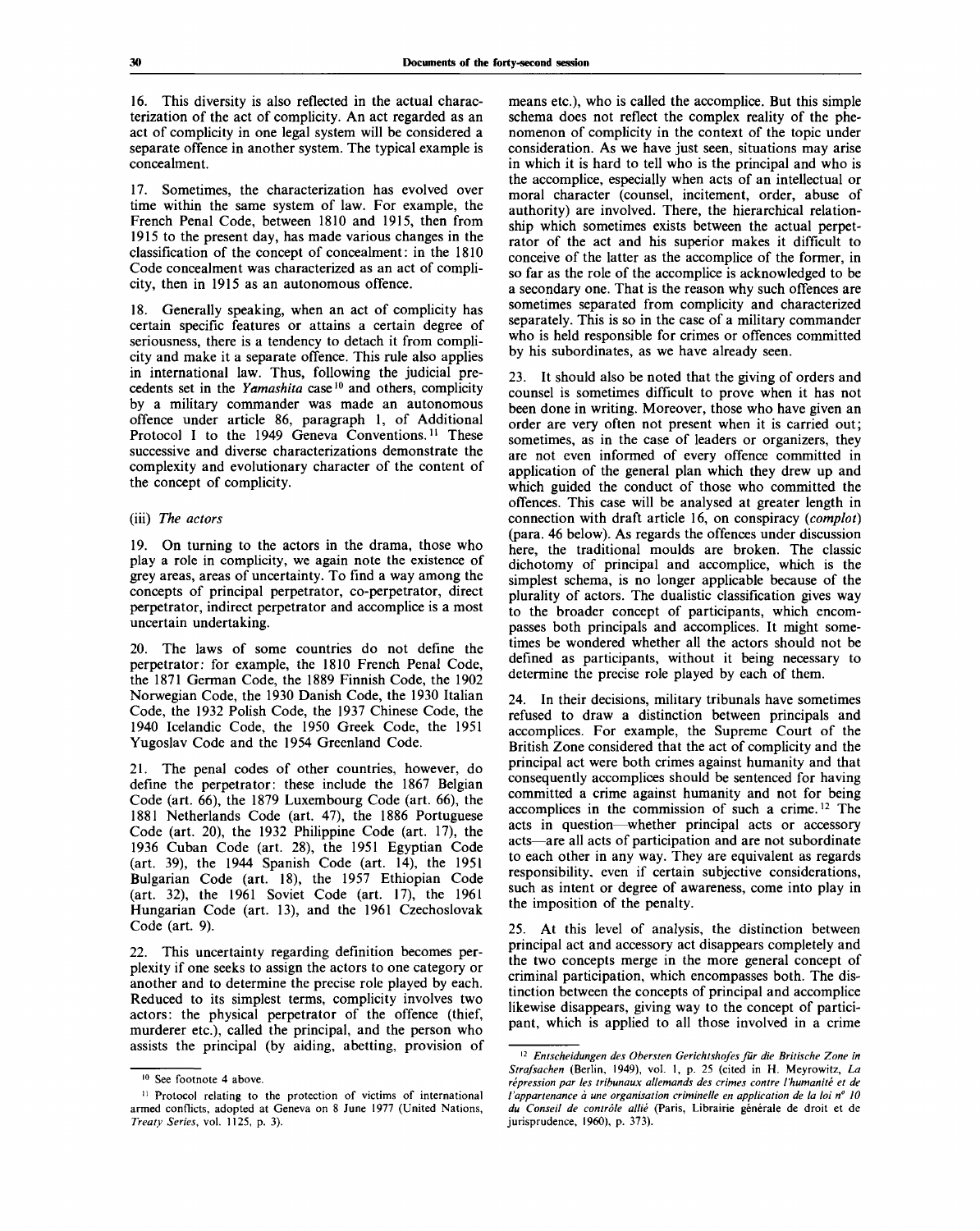committed through participation. This is the principle of placing all participants in a crime on an equal footing.

26. In its broadest sense, the concept of criminal participation encompasses not only the traditional concept of complicity, but also that of conspiracy *(complot),* so that both concepts could have been covered in a single provision under the heading of criminal participation. The Special Rapporteur has nevertheless preferred to devote separate articles to complicity and conspiracy *{complot),* while bearing in mind that the content of these concepts changes as soon as they are transposed to international law, because of the mass nature of the crimes involved and the plurality of acts and actors (which makes it difficult to define the roles played by the various actors).

27. The complexity of the concept of complicity is also reflected in the links of causality between the act of complicity and the commission of the principal offence. This raises the problem of whether the act of complicity was committed before or after the offence, which is dealt with in paragraph 2 of draft article 15.

# (c) *Paragraph 2*

28. Paragraph 2 concerns the question whether the act of complicity was committed before or after the principal act. Is the concept of complicity limited to acts committed prior to or concomitantly with the principal act? Can it also encompass acts committed after the principal act? Here again the solutions vary according to the legal system.

29. For certain legal systems, acts committed after the principal act constitute autonomous offences, even if they are linked to the principal act. This is the case with concealment of persons or property or non-denunciation of the offence. This method is generally said to be that of the Continental legal systems, as opposed to the common-law systems. It is not the intention here to undertake a comparative law study but simply to choose some examples which illustrate the point. Thus, the Canadian Criminal Code<sup>13</sup> contains, in section 23 (1), a specific provision concerning the accessory after the fact, which reads:

(1) An accessory after the fact to an offence is one who, knowing that a person has been a party to the offence, receives, comforts or assists him for the purpose of enabling him to escape.

30. This *post factum* offence is based on the idea that participation is not limited to a link to an offence to be committed in the future or in the course of being committed, but may also be linked to an offence already committed. It is therefore not absolutely necessary that there should be a causal relationship between the act of the accomplice and the offence itself.

31. This concept, today too closely linked to the common law, derives from Roman law, which drew a distinction between various phases in the *cursus pluriwn delictum: antecedens, concomitans, subsequens.* We have seen that in 1810 the French Penal Code still made concealment an offence of complicity. Not until a later stage was concealment of property defined as a specific crime. And

even today, concealment of wrongdoers (art. 61, first para.) remains a crime of complicity.

32. Today, there are no longer two separate legal systems, one of which limits the definition of complicity to prior or concomitant acts of participation, while the other includes also acts committed later. There is, rather, a diversity of approaches in this domain.

33. Contemporary Continental law refers also to acts of complicity committed after the principal offence. Thus, the 1975 Penal Code of the German Democratic Republic provides, in article 22, paragraph (2), 3, that "as a participant in a punishable act a person is criminally responsible who . . . renders the perpetrator previously promised assistance after the act (aiding and abetting)". According to French judicial practice, aiding or abetting after the commission of an offence constitutes complicity if it results from a prior agreement.<sup>14</sup> Under the Penal Code of the Federal Republic of Germany, "whoever renders assistance to a person who has committed an unlawful act with the intention of securing for him the fruits of that crime" (art. 257, para. 1) and "whoever, acting intentionally or knowingly, obstructs, either altogether or partially, the imposition of criminal punishment . . . on another for an unlawful act" (art. 258, para. 1) shall be prosecuted for complicity. Soviet penal law acknowledges a form of complicity subsequent to the principal offence. According to Igor Andrejew, this concept is based on the idea of "contact", i.e. on a direct link between the subsequent act and the offence committed previously.<sup>15</sup>

34. Turning to international criminal law, it should be recalled that the international military tribunals applied this extended concept of criminal participation -in their decisions. In the *Funk* case, the accused, in his capacity as Minister of Economics and President of the Reichsbank, had signed an agreement with the SS under which they delivered to the Reichsbank the valuables and gold, including that obtained from spectacles and false teeth, that had belonged to murdered Jews. The Niirnberg Tribunal was of the opinion that there had been express or tacit consent on the part of Funk to acts of concealment of goods improperly acquired subsequent to the death of their owners. According to the Tribunal: " Funk has protested that he did not know that the Reichsbank was receiving articles of this kind. The Tribunal is of the opinion that he either knew what was being received or was deliberately closing his eyes to what was being done."<sup>16</sup>

35. These examples prove that any attempt at rigid classification in this matter is a risky undertaking. It would probably be preferable to simplify in this area, in one way or another.

36. The resolution on the question of the modern approach to the concepts of principal and participation in

<sup>13</sup> See *Revised Statutes of Canada 1970* (Ottawa, 1970), vol. II, p. 1505.

<sup>14</sup> Judgment of 30 April 1963 of the Criminal Chamber of the Court of Cassation *{Bulletin des arrets de la chambre criminelle de la Cour de cassation* (Paris), No. 157).

<sup>&</sup>lt;sup>15</sup> I. Andrejew, Le droit pénal comparé des pays socialistes (Paris, Pedone, 1981), pp. 61 *et seq.*

<sup>16</sup> See *Trial of the Major War Criminals before the International Military Tribunal* (Nuremberg, 14 November 1945-1 October 1946) (official English text, 42 volumes) (Niirnberg, 1947-1949), vol. I, p. 306; cited in Meyrowitz, *op. cit.* (see footnote 12 above), p. 377.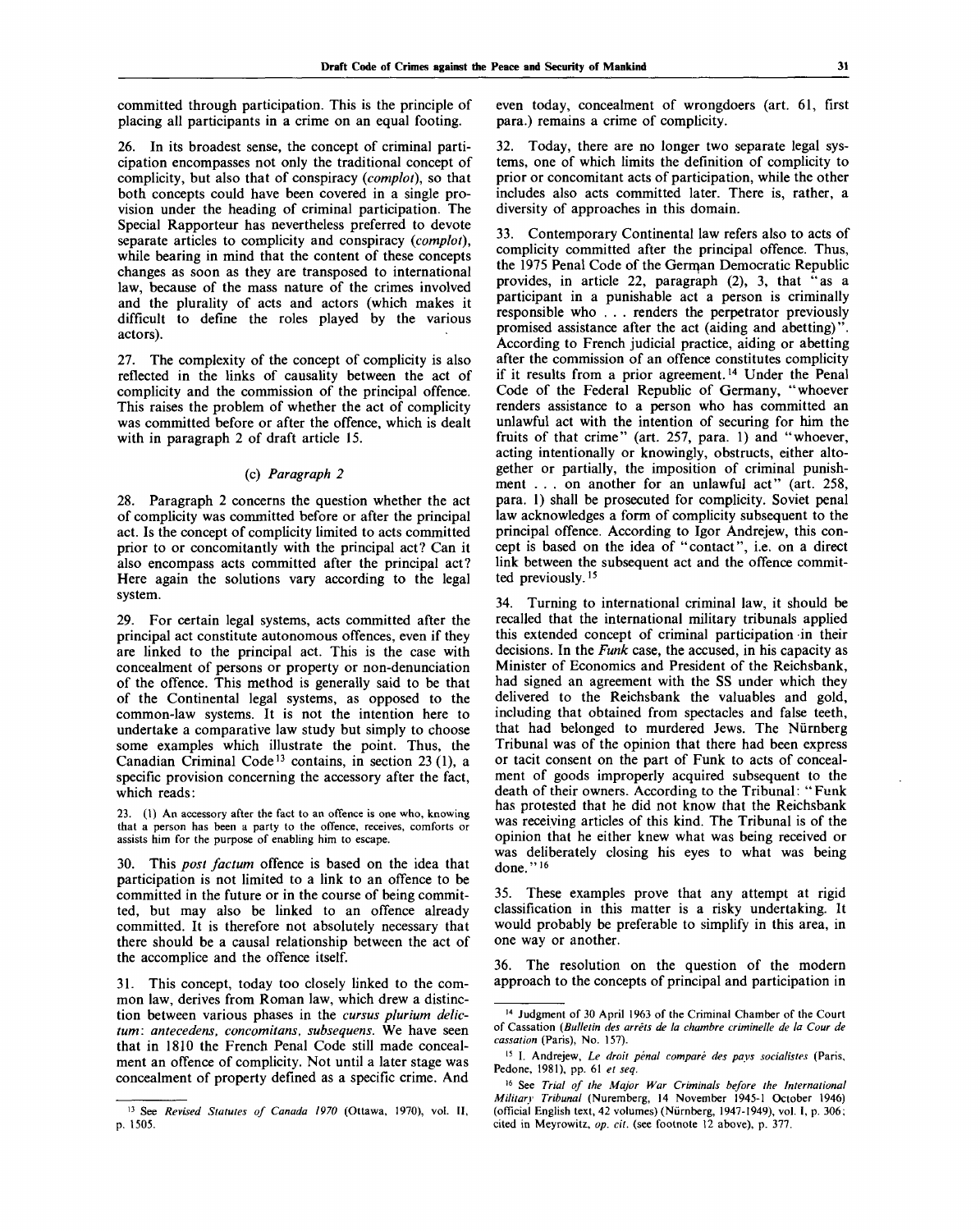the offence adopted by the Seventh International Congress of Penal Law, held at Athens in 1957, stated: "Acts of subsequent assistance not resulting from a prior agreement, such as concealment, should be punished as special offences" (sect. B, para. 5).<sup>17</sup>

37. It is true that legal writers tend to detach this *post factum* participation from complicity. Despite this tendency, however, it must be acknowledged that in this area penal legislation is not yet uniform and that indeed, as we have seen, great diversity exists. Since the Special Rapporteur cannot propose a single rule without denying the coexistence of these two tendencies, he has felt it preferable to propose a text which takes that coexistence into account. That is the purpose of paragraph 2 of draft article 15, which is placed in square brackets.

## (d) *Conclusion*

38. These comments lead to the conclusion that in international criminal law complicity is a very broad concept, not only because of the innumerable quantity and diversity of the acts and actors involved in criminal participation but also because of the scope of its application in time, which may cover both acts committed before the principal offence and acts committed afterwards. To use the terminology of the theatre, it may be said that, among the crimes under consideration, complicity is a drama of great complexity and intensity.

## **B. Conspiracy**

#### 1. DRAFT ARTICLE 16

39. The Special Rapporteur proposes the following draft article 16:

#### *Article 16. Conspiracy*

**The following constitute crimes against the peace and security of mankind:**

**1. Participation in a common plan or conspiracy to commit any of the crimes defined in this Code.**

**2** (FIRST ALTERNATIVE). **Any crime committed in the execution of the common plan referred to in paragraph 1 above attaches criminal responsibility not only to the perpetrator of such crime but also to any individual who ordered, instigated or organized such plan, or who participated in its execution.**

**2** (SECOND ALTERNATIVE). **Each participant shall be punished according to his own participation, without regard to participation by others.**

#### 2. COMMENTS

#### (a) *Paragraph 1*

40. Paragraph 1 characterizes conspiracy, namely participation in a common plan with a view to committing a crime against the peace and security of mankind, as a crime.

41. There are two degrees of conspiracy. The first degree consists in agreement, namely a concordance of intentions or an accord between two or more individuals with a view to committing a crime. The second degree concerns physical acts to carry out the crime planned.

42. Paragraph 1 concerns agreement. If the draft code makes agreement a separate offence, regardless of any physical act, it will do so in order to act as a deterrent. The aim would be to prevent individuals from exonerating themselves on the basis of the argument that they did not participate in the physical act of implementing the proposed plan.

43. Mere agreement to formulate a criminal plan is, in and of itself, a crime against the peace and security of mankind. Such a characterization is not peculiar to the crimes under consideration. In many legal systems criminal agreement is a crime, in and of itself, even if it is not followed by a physical act.

## (b) *Paragraph 2*

## (i) *First alternative*

44. Paragraph 2 concerns the second phase of conspiracy, namely the execution of the common plan. It combines the concepts of collective responsibility and individual responsibility: any act by any of the participants with a view to executing the common plan simultaneously attaches criminal responsibility to the perpetrator of such act and to all the participants in the conspiracy.

45. This twofold responsibility of participants was laid down in the Niirnberg Charter (art. 6 *in fine).* Some members of the Nürnberg Tribunal entered major reservations in respect of this twofold responsibility. They considered it unacceptable to hold an individual responsible for crimes that he had not personally committed. Other members, on the other hand, were in favour of strict implementation of the last paragraph of article 6 of the Charter, which was based on the definition of the theory of conspiracy put forward by Chief Prosecutor Jackson.<sup>18</sup> According to the Chief Prosecutor, conspiracy implies a twofold responsibility: individual responsibility and collective responsibility. In a common plan, each individual is responsible not only for acts committed by him personally in execution of the plan but also for all acts committed by anyone else who participated in the plan, even if the person concerned was not present when the acts in question were committed and was not even informed of their commission.

46. The provision contained in the last paragraph of article 6 owes its existence to the emergence of a hitherto barely known category of participants, namely organizers. In this context, an organizer is regarded as the individual who conceived of, organized or directed the crime. This type of participation is unquestionably the most dangerous one occurring in our time. Leaders and organizers are not always visible. They conceive of the crime, give orders, but stay away from the theatre of operations. Since they are not present when the plan is executed, they do not have knowledge of every offence

<sup>&</sup>lt;sup>17</sup> See Actes du VII<sup>e</sup> Congrès international de droit pénal (Athens, 26 September-2 October 1957), *Compte rendu des discussions* (Athens, 1961), p. 349.

<sup>&</sup>lt;sup>18</sup> In this connection, see the fourth report by the Special Rapporteur, document A/CN.4/398 (footnote 1 above), para. 123.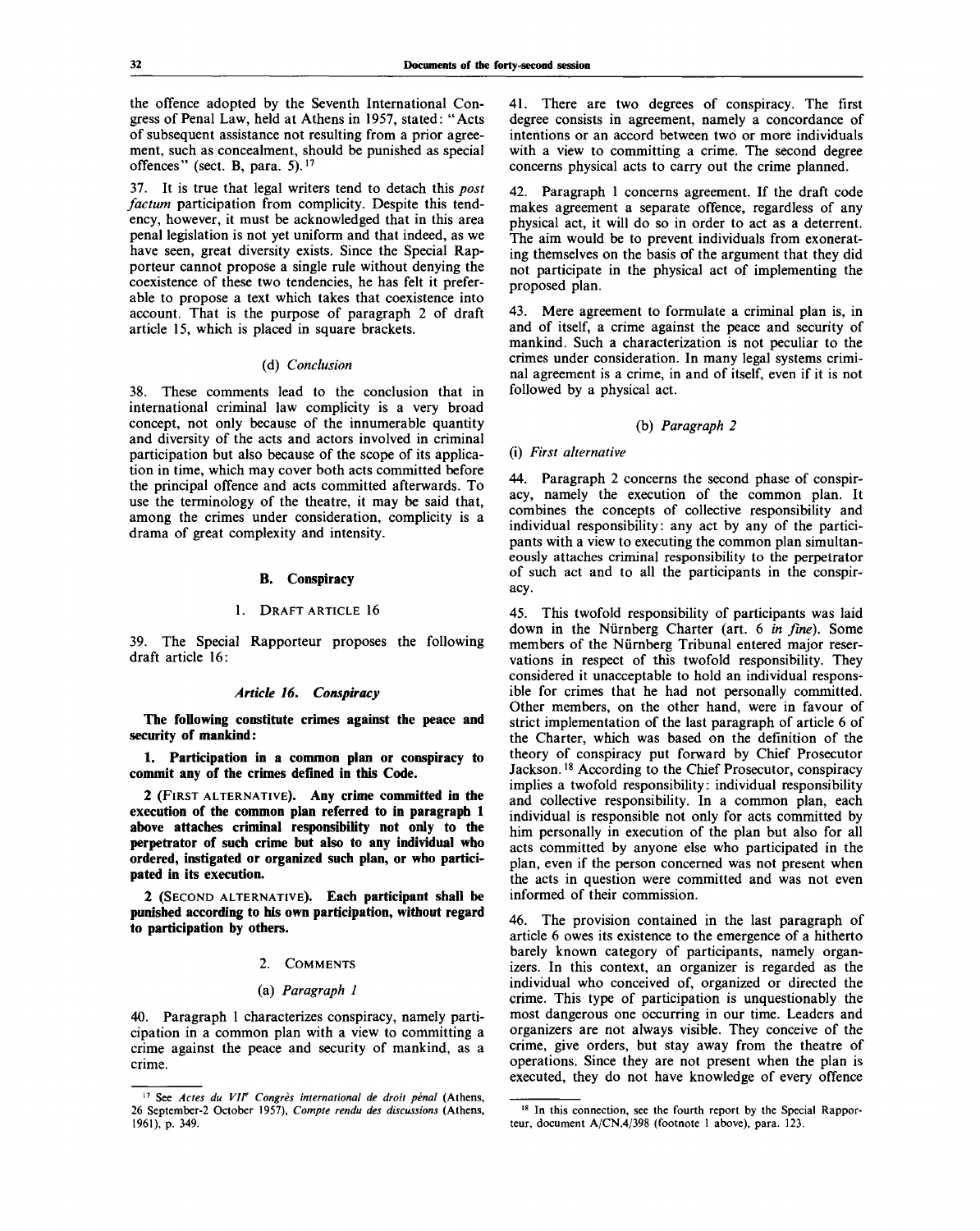committed by those who execute their orders, particularly when the offences in question are numerous and of a diverse and mass nature. That was so in the case of the major war criminals, who therefore had to be held responsible under the Niirnberg Charter not only for the conception and organization of the criminal activity but also for every individual crime committed in execution of the plan formulated by them.

47. This special responsibility of organizers was clarified in particular by the Soviet jurist A. N. Trainin, who became a member of the Soviet delegation to the 1945 London Conference. In his study, published in Moscow in 1944,<sup>19</sup> Traïnin distinguishes between two categories of responsible individuals: direct perpetrators of the crime and indirect perpetrators—namely, responsible government officials, members of a military command, financial and economic leaders, etc. Those indirect perpetrators are organizers. Even although they bore a greater responsibility, they would have entirely escaped punishment if only the direct perpetrators of the crimes organized by them had been prosecuted. The last paragraph of article 6 of the Nurnberg Charter is based on this idea, but it was Chief Prosecutor Jackson who, where the Tribunal was concerned, linked the idea to the conspiracy theory and gave it the twofold content of individual responsibility and collective responsibility.

48. It should be noted that the words *complot* and conspiracy are synonymous in the Nurnberg Charter and that they correspond to each other in the English and French texts of the Charter.

49. The solution chosen by the Nurnberg Tribunal consisted in limiting the application of conspiracy to crimes against peace. The Tribunal was of the view that the crimes against peace referred to in article  $6(a)$  of its charter, namely "planning, preparation or waging of a war of aggression, or a war in violation of international treaties, agreements or assurances", could be committed only by responsible government officials linked with one another by collective responsibility.

50. In its 1954 draft code<sup>20</sup> the Commission, unlike the Nurnberg Tribunal, extended the concept of conspiracy to cover all crimes against the peace and security of mankind. Article 2, paragraph (13) (i), of the 1954 draft referred to "conspiracy to commit any of the offences defined in the preceding paragraphs of this article". That represented a considerable extension.

51. In many legal systems, the concept of conspiracy has traditionally been applied more to crimes against the State. It is the State that is the target when crimes are directed against its institutions, its territorial integrity or its security.

52. This definition would appear to be too restrictive in the case of crimes against the peace and security of mankind. The State is not the only entity involved; there are others, including ethnic, religious and cultural entities. Crimes committed against those entities are precisely

those which constitute crimes against humanity. Genocide and *apartheid* are thus not directed against a State but against ethnic entities. Moreover, the concept of *complot* or conspiracy was included in the conventions on genocide and *apartheid.*

53. It should be pointed out, furthermore, that the Nurnberg Tribunal's restrictive interpretation was not uniformly followed by all the military tribunals. For example, the concept of collective responsibility was applied in the *Pohl* case, which did not involve a crime against peace. The United States Military Tribunal stated in the judgment it rendered:

The fact that Pohl himself did not actually transport the stolen goods to the Reich or did not himself remove the gold from the teeth of dead inmates, does not exculpate him. This was a broad criminal program, requiring the co-operation of many persons, and Pohl's part was to conserve and account for the loot. Having knowledge of the illegal purposes of the action and of the crimes which accompanied it, *his active participation even in the after-phases of the action makes him* particeps criminis *in the whole affair\*.<sup>1</sup> ^*

54. Today, the ever-greater need to deal more and more with the continuing growth of collective crime and with the new problems to which it gives rise must be met by means of legal solutions that are geared better to punishment requirements. The argument between those in favour of individual responsibility and those in favour of collective responsibility is thus gradually subsiding.

55. Major crimes can no longer be regarded as acts committed by isolated individuals. It is private individuals, organized in associations or groups in order to increase the impact of their action, and sometimes also officials holding a high political, civil or military position, who commit or abet the commission of the crimes under consideration. The law therefore responds to this new dimension of crime by providing a new definition of criminal responsibility, which in the cases in question takes a collective form, since it is becoming increasingly difficult to determine the role played by each participant in a collective crime.

56. It was above all the twofold responsibility implied by the concept of conspiracy that gave rise to reservations by some members of the Nurnberg Tribunal. Henri Donnedieu de Vabres, who had been the French member of the Tribunal, indicated in this connection that it was "an interesting but somewhat far-fetched construction".<sup>22</sup> That eminent jurist would perhaps have a different opinion today.

57. Studying the phenomenon of collective crime, Roger Merle and Andre Vitu indicate that:

The legal problems to which these collective offences give rise no longer occur in quite the same criminological context as at the time of Napoleon, and the way of solving such problems naturally has a tendency to evolve. Faced with the two main alternatives that immediately come to mind, namely, the individual responsibility of each member of the group based on the role played by him in the action in question, or the collective responsibility of all participants, traditional specialists in criminal law were obviously won over to the first alternative, which, it seemed, was the only option in keeping with the principle of the individualization of the penalty, and rejected the second alternative, of which old forms of legislation had provided too many unfortunate examples. However, that laudable position of principle did not withstand the pressure exerted by the logical course of events for

<sup>19</sup> English translation: A. N. Trainin, *Hitlerite Responsibility under Criminal Law* (London, Hutchinson & Co., 1945).

<sup>20</sup> Adopted by the Commission at its sixth session, in 1954 *(Official Records of the General Assembly, Ninth Session, Supplement No. 9* (A/2693), pp. 11-12, para. 54; reproduced in *Yearbook . . . 1985,* vol. II (Part Two), p. 8, para. 18).

<sup>21</sup> American Military Tribunals (see footnote 6 above), case No. 4, vol. V, p. 989.

<sup>22</sup> H. Donnedieu de Vabres, *Le proces de Nuremberg,* course of lectures (Paris, Domat-Montchrestien, 1948), p. 254.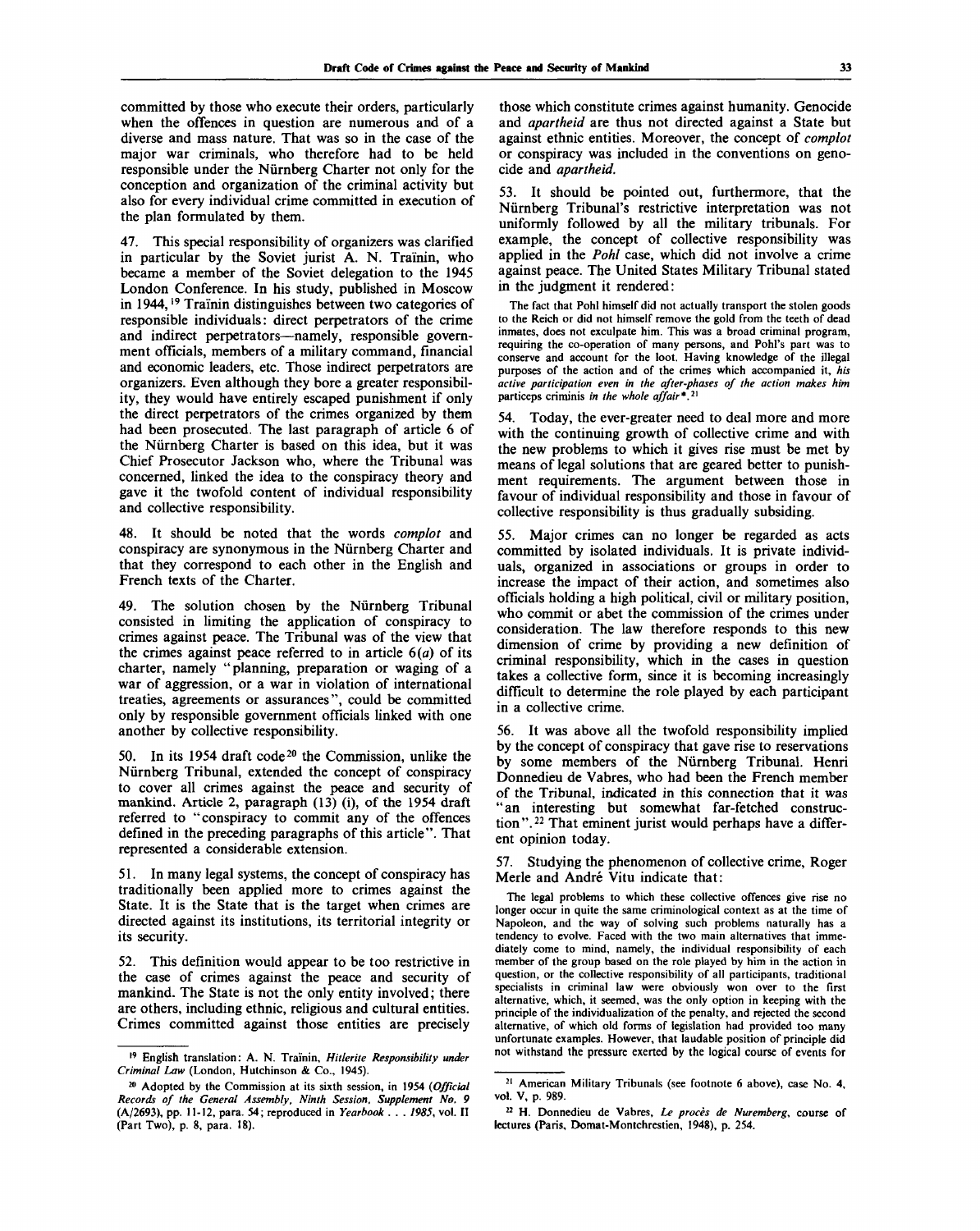long. . . . While continuing to show the same attachment to the principle of personal criminal responsibility, contemporary specialists in criminal law seem more tempted than their predecessors to draw more extensive consequences from the collective nature of the offence.<sup>23</sup>

58. Some authors who have studied the impact of specific laws on criminal law in general have reached the conclusion that "criminal law, which has traditionally been subjective, is increasingly taking the path of anonymity, risk and objectivization".<sup>24</sup> It is a fact that in order to respond to new situations resulting from developments in the field of criminology it is increasingly specific laws that meet the need for punishment, and such laws depart from the principles of traditional criminal responsibility.

59. Moreover, some codes now lay down the principle of collective responsibility. Article 23 of the Yugoslav Penal Code specifies: "Whoever creates or exploits an organization, a band, a conspiracy, a group or some other association for the purpose of committing criminal offences shall be punished for all criminal offences resulting from the criminal plan of such associations as if he himself had committed them".

## (ii) *Second alternative*

60. The second alternative for paragraph 2 is based on the principle of individual responsibility, examples of which can be found in some penal codes. The Penal Code of the Federal Republic of Germany specifies, in article 29, that "each participant shall be punished according to his own individual guilt, without regard to the guilt of others".

61. The Penal Code of the German Democratic Republic goes further, in article 22, paragraph 3, in that it introduces more nuances. Under that provision, the extent of criminal responsibility is assessed on the basis of the seriousness of the act as a whole, the manner in which the participants took joint action, the extent and the effects of the individual's contribution to the act, and his motives, as well as the extent to which he brought about participation by other individuals. The purpose of the provision, which is very detailed, is to determine the precise extent of the responsibility of the individual. The question may be asked, however, whether it is really applicable in the case of crimes such as those under consideration, and whether it is suited to modern criminology and meets the need for punishment of the offences involved.

#### (c) *Conclusion*

62. It will be noted that although complicity and conspiracy are two separate concepts, they are very similar and sometimes overlap. The concept of conspiracy implies a certain degree of complicity among the members of the conspiracy, who support, aid and abet one another. Conspiracy, like complicity, implies agreement and a concordance of intentions. The two concepts therefore often produce the same phenomenon, namely group

crime, and that is why article 6 of the Nurnberg Charter included organizers and accomplices in the same text in situations where accomplices participated in a common plan.

# C. **Attempt**

#### 1. DRAFT ARTICLE 17

63. The Special Rapporteur proposes the following draft article 17:

## *Article 17. Attempt*

**The following constitutes a crime against the peace and security of mankind:**

**Attempt to commit a crime against the peace and security of mankind.**

#### 2. COMMENTS

64. It will be noted that the concept of attempt is not included in the charters of the international military tribunals; it is therefore understandable that the concept was also not included in the "Principles of international law recognized in the Charter of the Nurnberg Tribunal and in the judgment of the Tribunal", drawn up by the Commission in 1950.<sup>25</sup> On the other hand, the concept of attempt is included in article 2, paragraph (13) (iv), of the 1954 draft code, but it is not defined there.

65. Generally, attempt means any commencement of execution of a crime that failed or was halted only because of circumstances independent of the perpetrator's intention. This concept has given rise in the past and continues to give rise to interesting theoretical discussions.<sup>26</sup>

66. The theory of attempt can be applied only to a limited extent in the area of the crimes under consideration, owing to the nature of the offences involved. For example, what form does attempt to commit an act of aggression take? When can it be said that commencement of execution of an act of aggression exists? Can the borderline between commencement of the execution of an act of aggression and the act of aggression itself be established? If one considers the crime of threat of aggression, the situation is even more perplexing. Is it possible to speak of attempt to make a threat of aggression? Can one speak of attempt to prepare aggression, or of attempt to breach a treaty? Can one speak of attempt to implement *apartheid* or of attempt to commit genocide?

67. The concept of attempt must, however, not be disregarded; most crimes against humanity (for example, genocide and *apartheid)* consist in a series of specific criminal acts (for example, murders and assassinations), and attempt is altogether conceivable in such cases.

<sup>23</sup> R. Merle and A. Vitu, *Traite de droit criminel,* 6th ed. (Paris, Cujas, 1988), pp. 644-645.

<sup>&</sup>lt;sup>24</sup> R. Legros, "L'influence des lois particulières sur le droit pénal général". Revue de science criminelle et de droit pénal comparé (Paris), vol. 23 (1968), p. 234.

<sup>25</sup> For the text, see *Yearbook . . . 1985,* vol. II (Part Two), p. 12, para. 45.

<sup>&</sup>lt;sup>26</sup> See the fourth report of the Special Rapporteur, document A/CN.4/398 (footnote 1 above), paras. 142-145.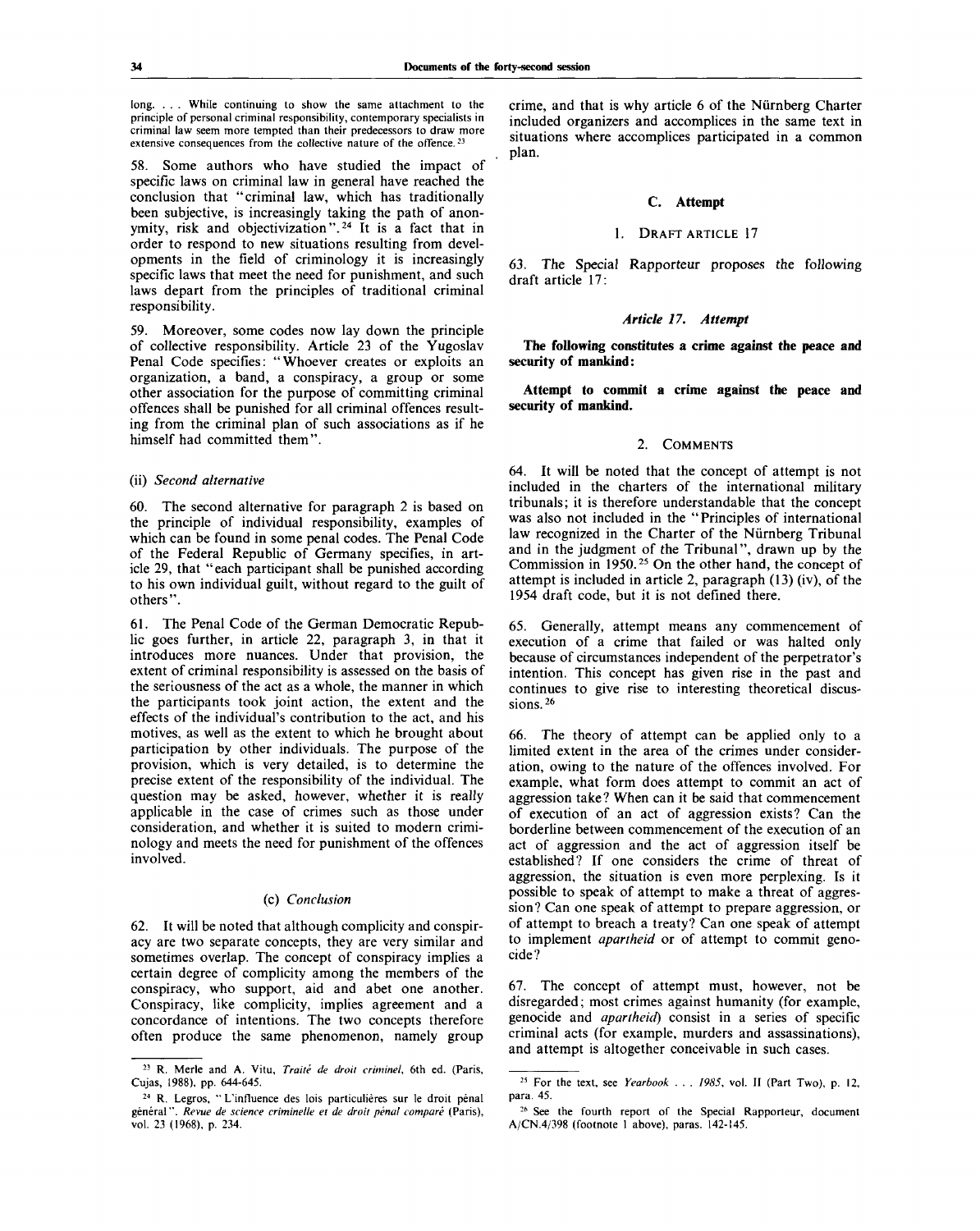# **PART II. INTERNATIONAL ILLICIT TRAFFIC IN NARCOTIC DRUGS**

# **A. Illicit traffic in narcotic drugs: a crime against peace**

# **1.** DRAFT ARTICLE X\*

68. The Special Rapporteur proposes the following draft article  $X$ :

# *Article X. Illicit traffic in narcotic drugs: a crime against peace*

**The following constitute crimes against peace:**

**1. Engaging in illicit traffic in narcotic drugs.**

**2. Illicit traffic in narcotic drugs means any traffic organized for the purpose of the production, manufacture, extraction, preparation, offering, offering for sale, distribution, sale, delivery on any terms whatsoever, brokerage, dispatch, transport, importation or exportation of any narcotic drug or any psychotropic substance contrary to the provisions of the conventions which have entered into force.**

## 2. COMMENTS

#### (a) *Paragraph 1*

69. Paragraph 1 deals with traffic in narcotic drugs as a crime against peace. Naturally, that does not cover traffic in narcotic drugs constituting acts by isolated individuals that are punished by the legislation of the country in which they are perpetrated. What is being dealt with here is large-scale trafficking by associations or private groups, or by public officials, either as principals or accomplices in the trafficking.

70. Such trafficking can give rise to a series of conflicts, involving for example the producer or dispatcher State, the transit State and the destination State. The threat to peace is even greater when organized groups infiltrate Governments, with the result that the State itself becomes to a certain extent the perpetrator of the internationally illicit act.

# (b) *Paragraph 2*

71. Paragraph 2 concerns substances in which trafficking is considered to be illicit. It seems unnecessary to enumerate these substances in the draft, as they are listed in the conventions in force, mainly in the 1961 Single Convention on Narcotic Drugs, as amended by the 1972 Geneva Protocol amending the Single Convention<sup>27</sup> and in the 1971 Convention on Psychotropic Substances.<sup>28</sup>

# (c) *Relationship between the draft code and the conventions in force*

72. In defining traffic in narcotic drugs as a crime against the peace and security of mankind, the draft code meets the requirements of the international community,

28  *Ibid.,* vol. 1019, p. 175.

which regards the phenomenon in question more and more as one of the greatest scourges of mankind.

73. In the 1936 Convention for the Suppression of the Illicit Traffic in Dangerous Drugs,<sup>29</sup> the contracting States undertook, in article 2, to punish illicit traffic in narcotic drugs, conspiracy, attempts and preparatory acts severely, particularly by imprisonment or other penalties of deprivation of liberty. The relevant provisions were included in the 1961 Single Convention on Narcotic Drugs.

74. The United Nations Convention against Illicit Traffic in Narcotic Drugs and Psychotropic Substances, adopted on 19 December 1988,<sup>30</sup> provides, in article 3 (Offences and sanctions), that the contracting parties shall adopt the measures necessary to establish as criminal offences the offences referred to in paragraph 1 of the same article. In particular, the parties must ensure that their courts and other competent authorities can take into account factual circumstances that make the commission of the offences particularly serious, such as the involvement of the offender in other international organized criminal activities; the involvement of the offender in other illegal activities facilitated by commission of the offence; the use of violence or arms by the offender; and the fact that the offender holds a public office and that the offence is connected with the office in question (art. 3, para. *5(b)* to *(e)).* All the aggravating circumstances referred to in the Convention make the criminal nature of the offence more and more pronounced and thus give it the serious nature required for crimes covered by the draft code.

# **B. Illicit traffic in narcotic drugs: a crime against humanity**

# 1. DRAFT ARTICLE Y\*

75. The Special Rapporteur proposes the following draft article Y:

# *Article Y. Illicit traffic in narcotic drugs: a crime against humanity*

**The following constitutes a crime against humanity:**

**Any illicit traffic in narcotic drugs, in accordance with the requirements laid down in article X of this Code.**

## 2. COMMENTS

76. While constituting a threat to peace, drug trafficking also, and above all, constitutes a threat to humanity. It could be the downfall of mankind. The twofold characterization of illicit traffic in narcotic drugs as a crime against peace and as a crime against humanity is therefore fully justified.

<sup>\*</sup> The Commission will have to decide on the place of this article in the part of the draft devoted to crimes against peace.

<sup>27</sup> United Nations, *Treaty Series,* vol. 976, p. 105.

<sup>29</sup> League of Nations, *Treaty Series,* vol. CXCVIII, p. 299.

*<sup>}0</sup>* E/CONF.82/15 and Corr.2.

<sup>\*</sup> The Commission will have to decide on the place of this article in the part of the draft devoted to crimes against humanity.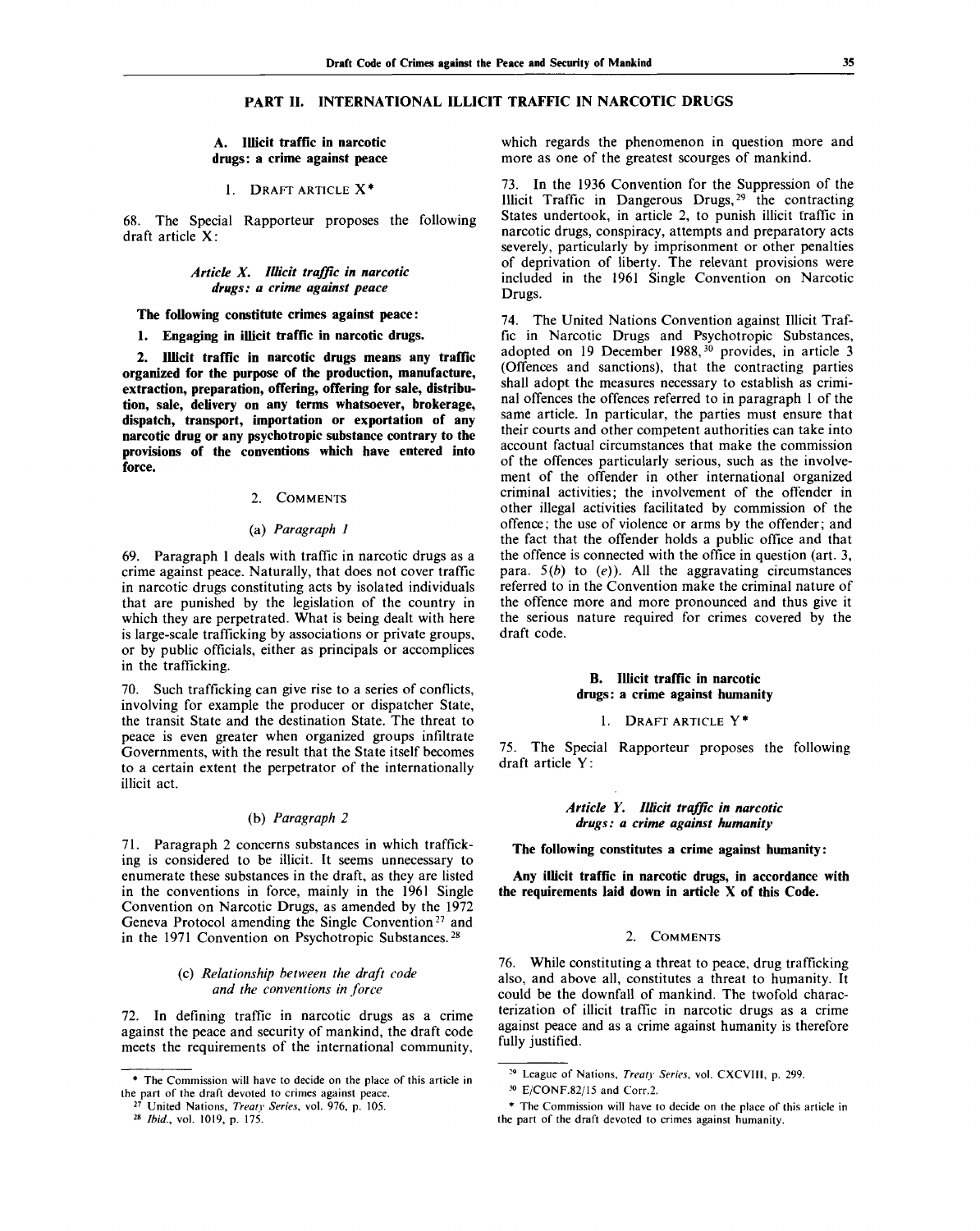# PART III. STATUTE OF AN INTERNATIONAL CRIMINAL COURT

## **A. Introductory remarks**

77. This part of the report is a response to the approach taken by the Commission in draft article 4 (Obligation to try or extradite) adopted on first reading. It is stated in paragraph 3 of that article that the provisions of its paragraphs 1 and 2 do not prejudge the establishment and the jurisdiction of an international criminal court. Furthermore, the Commission indicated in the commentary (para. (5)) that paragraph 3 of article 4 deals with the possible establishment of an international criminal court and shows that the jurisdictional solution adopted in the draft article would not prevent the Commission from dealing, in due course, with the formulation of the statute of an international criminal court.<sup>31</sup>

78. In addition, part **III** is a response to paragraph 2 of General Assembly resolutions 43/164 of 9 December 1988 and 44/32 of 4 December 1989 on the draft Code of Crimes against the Peace and Security of Mankind. In that paragraph the Assembly notes the approach currently envisaged by the Commission in dealing with the judicial authority to be assigned for the implementation of the provisions of the draft code, and encourages the Commission to explore further all possible alternatives on the question.

79. Being of a preliminary character, this part **III** is rather in the nature of a "questionnaire-report". Its purpose is to offer the Commission some choices among the various possible solutions and to elicit responses. These choices deal mainly with the following points:

- 1. Competence of the court:
	- *(a)* Jurisdiction limited to crimes mentioned in the code or jurisdiction as to all international crimes?
	- *(b)* Necessity or non-necessity of the agreement of other States.
- 2. Procedure for appointing judges.
- 3. Submission of cases to the court.
- 4. Functions of the prosecuting attorney.
- 5. Pre-trial examination.
- 6. Authority of *res judicata* by a court of a State.
- 7. Authority of *res judicata* by the court.
- 8. Withdrawal of complaints.
- 9. Penalties.
- 10. Financial provisions.

#### **B. Statute of the international criminal court**

#### 1. COMPETENCE OF THE COURT

(a) *Jurisdiction limited to the crimes mentioned in the code or jurisdiction as to all international crimes?*

## *Versions submitted*

80. The Special Rapporteur submits the following versions:

#### VERSION A

**There is established an International Criminal Court to try natural persons accused of crimes referred to in the Code of Crimes against the Peace and Security of Mankind.**

#### VERSION **B**

**There is established an International Criminal Court to try natural persons accused of crimes referred to in the Code of Crimes against the Peace and Security of Mankind, or other offences defined as crimes by the other international instruments in force.**

#### *Comments*

81. The question is whether international criminal jurisdiction will be limited to the crimes referred to in the draft code of crimes against the peace and security of mankind, or whether it will also encompass other international crimes which are not referred to in the code. As is well known, the draft code does not cover all international crimes. Among those not mentioned therein are the dissemination of false or distorted news, or false documents, with the intention of adversely affecting international relations; insults to a foreign State; the counterfeiting of currency practised by one State to the detriment of another State, and the theft of national or archaeological treasures; the destruction of submarine cables; and international trafficking in obscene publications.

82. Accordingly, since the concept of an international crime is broader than that of a crime against the peace and security of mankind and covers a wider field, which includes all other international crimes in addition to those defined in the code, the question is whether the jurisdiction of the court is limited to crimes against the peace and security of mankind, or whether the court will deal with all international crimes.

83. It would seem preferable to confer the broadest possible jurisdiction upon the court; otherwise, it would be necessary to establish two international criminal jurisdictions, which would lead to complications.

# (b) *Necessity or non-necessity of the agreement of other States*

# *Versions submitted*

84. The Special Rapporteur submits the following versions:

#### VERSION A

**No person shall be tried before the Court unless jurisdiction has been conferred upon the Court by the State in which the crime was committed, or by the State of which such person is a national, or by the State against which the crime was directed, or of which the victims were nationals.**

## VERSION B

**Any State may bring before the Court a complaint against a person if the crime of which he is accused was**

<sup>&</sup>lt;sup>31</sup> For the text of article 4 and the commentary thereto, provisionally adopted by the Commission at its fortieth session, see *Yearbook . . . 1988,* vol. II (Part Two), pp. 67-68.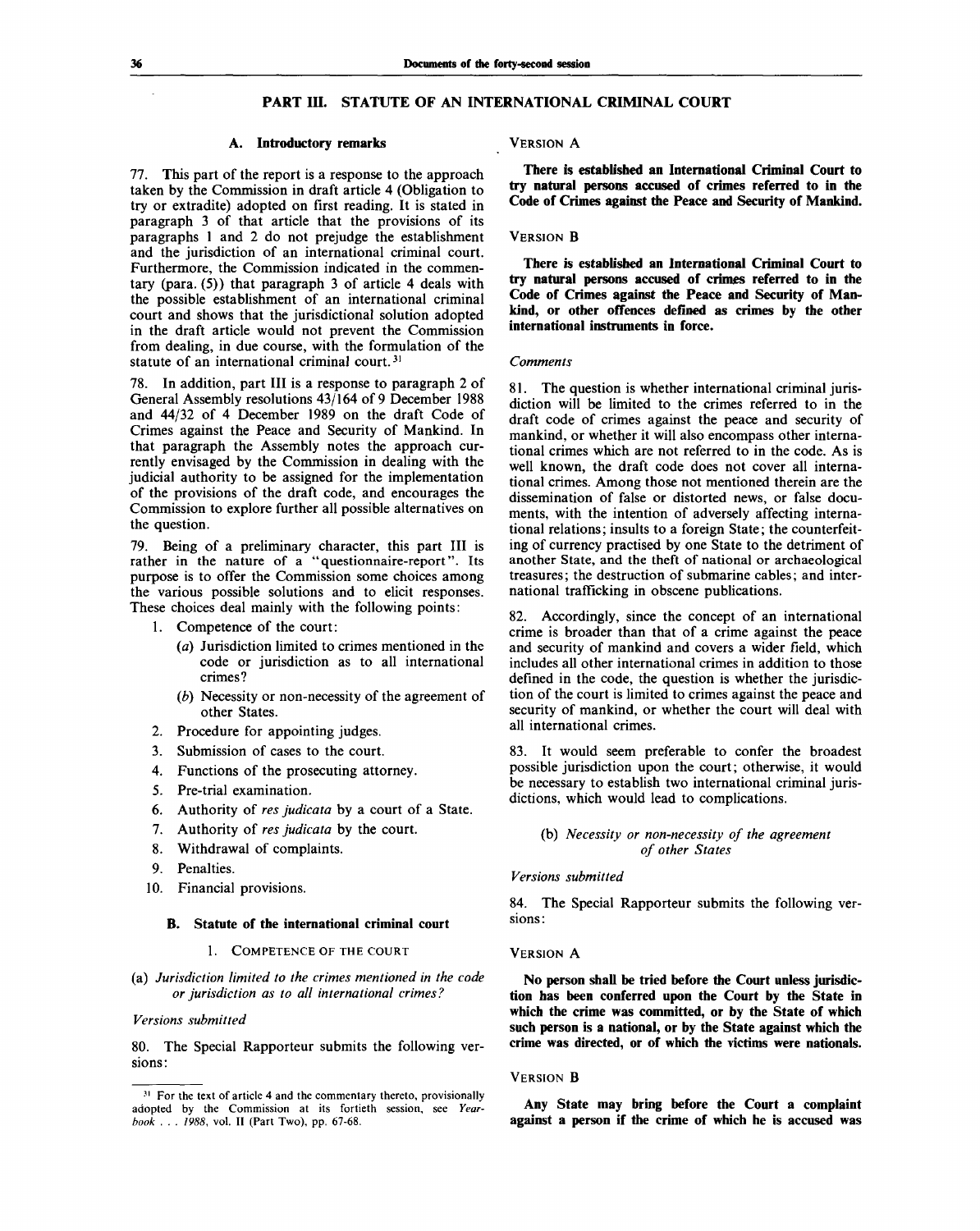**committed in that State, or if it was directed against that State, or if the victims are nationals of that State. If one of the said States disagrees as to the jurisdiction of the Court, the Court shall resolve the issue.**

## *Comments*

85. Version A is based on article 27 of the revised draft statute prepared by the 1953 Committee on International Criminal Jurisdiction.<sup>32</sup> Is it appropriate? From the legal point of view, nothing prohibits a State from punishing crimes against its own security, even if such crimes are committed abroad by foreigners. Moreover, in the vast majority of cases this solution would lead to requesting the consent of Governments guilty of having organized or tolerated criminal acts.

#### 2. PROCEDURE FOR APPOINTING JUDGES

## *Versions submitted*

86. The Special Rapporteur submits the following versions:

## VERSION A

**The judges shall be elected by the General Assembly of the United Nations, by an absolute majority of those present and voting, when convened by the Secretary-General of the United Nations.**

# VERSION **B**

**The judges shall be elected by representatives of the States Parties to the Statute of the Court, by an absolute majority of the States present and voting.**

#### *Comments*

87. Version B is based on article 11 of the revised draft statute prepared by the 1953 Committee on International Criminal Jurisdiction.<sup>33</sup> However, the small college envisaged in this provision seems to be out of keeping with the nature of crimes against the peace and security of mankind, which concern the international community as a whole. It should also be noted that there is a contradiction in article 11, which entrusts the election to a small body while at the same time assigning to the Secretary-General of the United Nations the task of convening the meetings for this election.

## 3. SUBMISSION OF CASES TO THE COURT

## *Versions submitted*

88. The Special Rapporteur submits the following versions :

### VERSION A

**Cases may be brought before the Court by any State Member of the United Nations.**

#### **VERSION B**

**Cases may be brought before the Court by any State Party to this Statute.**

#### VERSION C

**Cases may be brought before the Court by any State Member of the United Nations subject to the agreement of the United Nations organ specified in the Statute of the Court.**

## *Comments*

89. Should the organ referred to in version C be the General Assembly or the Security Council? In the opinion of some, it should be the General Assembly, since abuse of the veto in the Security Council could paralyse the court. On the other hand, the General Assembly, by an absolute majority or a qualified, two-thirds majority, could provide a guarantee against improper complaints as well as against abuse of the veto.

# 4. FUNCTIONS OF THE PROSECUTING ATTORNEY

### *Versions submitted*

90. The Special Rapporteur submits the following versions :

# VERSION A

**A jurisconsult appointed by the complainant shall assume the functions of prosecuting attorney. He shall draw up the indictment and shall be responsible for conducting the prosecution if the case is committed for trial before the full Court.**

#### VERSION **B**

**A prosecuting attorney-general assigned to the criminal court shall assume the functions of conducting the prosecution if the case is committed for trial before the full Court.**

#### *Comments*

91. Version A corresponds to article 34 of the revised draft statute prepared by the 1953 Committee.<sup>34</sup> This solution is simple, but it does not differentiate sufficiently between the interests of a State and those of the international community. The functions of prosecuting attorney call for a degree of specialization and technical expertise which a person appointed for a given occasion may not necessarily have' for upholding the interests of a State. There is a risk of confusing the prosecuting attorney with the agent of a State.

#### 5. PRE-TRIAL EXAMINATION

## *Text submitted*

92. The Special Rapporteur submits the following text:

<sup>32</sup> For the report of this Committee, see *Official Records of the General Assembly, Ninth Session, Supplement No. 12* (A/2645), annex. 33  *Ibid.*

<sup>34</sup>  *Ibid.*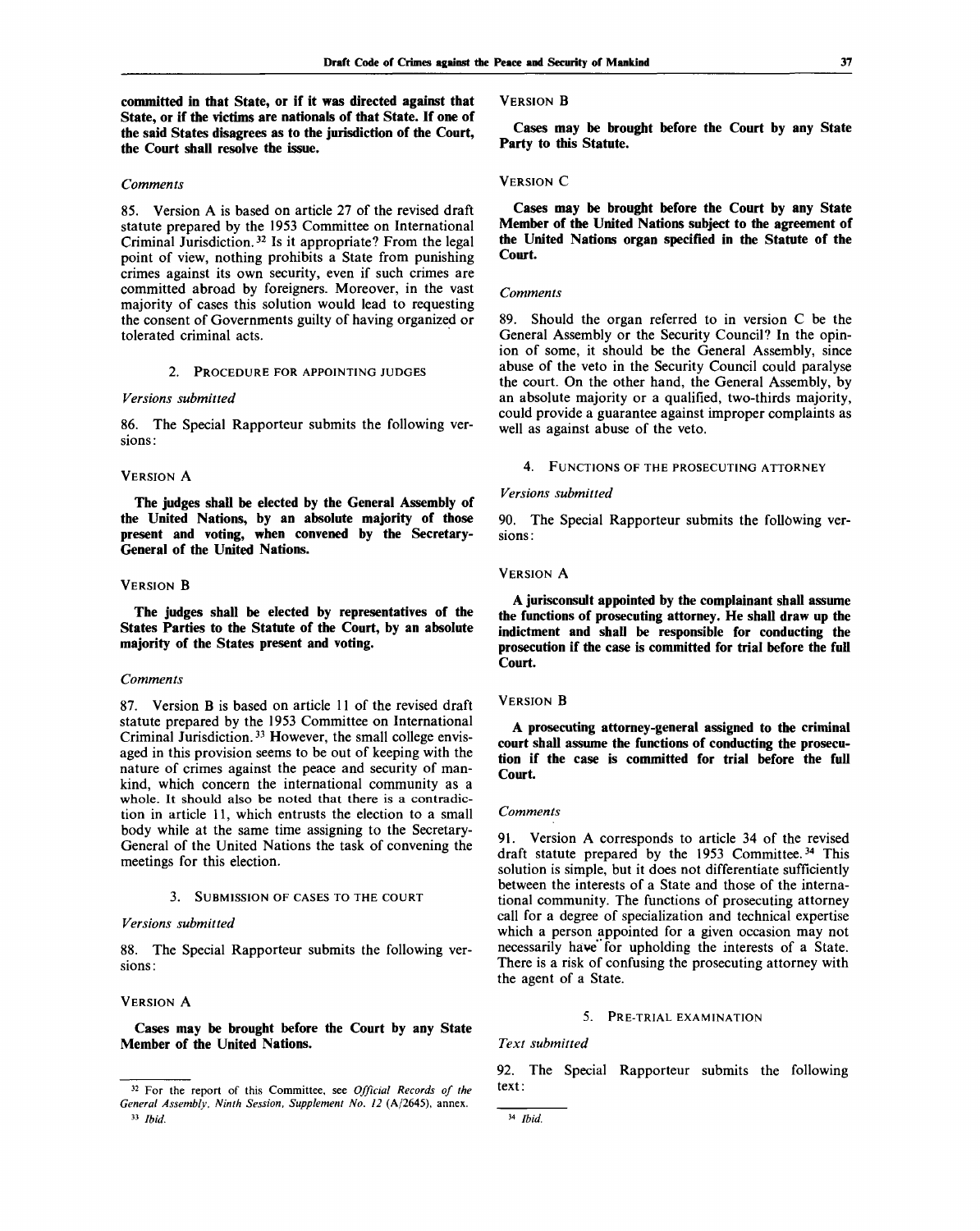**1. A committing chamber, composed of a number of members of the judiciary to be determined by the Statute of the Court, shall be responsible for the pre-trial examination. The members of this chamber shall be appointed for the term of office of the Court. Their appointment shall not be immediately renewable.**

**2. The committing chamber may order any preparatory inquiries or security measures that it deems necessary, such as summoning witnesses, issuing summonses, warrants of commitment and arrest warrants, appointing commissions of inquiry, issuing letters rogatory and requests for extradition and, if need be, requesting the co-operation of States.**

#### 6. AUTHORITY OF *RES JUDICATA* BY A COURT OF A STATE

#### *Versions submitted*

93. The Special Rapporteur submits the following versions:

# VERSION A

**The Court cannot try and punish a crime on which a final judgment in criminal law has been handed down by the court of a State.**

# VERSION **B**

**The Court can try and punish a crime on which the court of a State has handed down a judgment, if the State in whose territory the crime was committed, or the State against which the crime was directed, or the State whose nationals were the victims, has grounds for believing that the judgment handed down by that State was not based on a proper appraisal of the law or the facts.**

#### *Comments*

94. Version A expresses a strict application of the *non bis in idem* rule.

95. However, there appeared to be some possible drawbacks to this principle. It seemed preferable to avoid reverting to certain precedents where defendants were shown a certain amount of leniency. That is the reason for version B.

#### 7. AUTHORITY OF *RES JUDICATA* BY THE COURT

# *Text submitted*

96. The Special Rapporteur submits the following text:

No **court of a State party to this Statute may hear a case which has already been referred to the Court.**

#### *Comments*

97. This is the simplest and clearest solution. It avoids conflicts of jurisdiction between the court and national courts and, at the same time, enhances the authority of the court.

# 8. WITHDRAWAL OF COMPLAINTS

#### *Versions submitted*

98. The Special Rapporteur submits the following versions:

## VERSION A

**If a complaint is withdrawn, the proceedings shall be discontinued,** *ipso facto,* **so that criminal proceedings may be instituted before the Court, unless they are reopened by another State having the authority to do so.**

## VERSION **B**

**Withdrawal of a complaint does not mean,** *ipso facto,* **that the proceedings shall be discontinued. The proceedings must continue until such time as the case is dismissed or there is a conviction or acquittal.**

#### *Comments*

99. Version A favours the principle that if a complaint is withdrawn the proceedings should be discontinued, provided no objection is raised by other States entitled to be heard by the court in some capacity, particularly as complainant or civil party.

100. Version B is based on the principle that prosecution for crimes against the peace and security of mankind should not be interrupted solely at the behest of the States directly concerned. Such crimes are of concern to the whole international community. There is a real danger that negotiations or arrangements may interrupt the prosecution of acts which, if particularly serious, transcend the subjective interests of the parties.

#### 9. PENALTIES

#### *Versions submitted*

101. The Special Rapporteur submits the following versions:

#### VERSION A

**The Court shall sentence defendants found guilty to whatever penalty it deems fair.**

#### VERSION **B**

**With the exception of the death penalty, the Court shall sentence defendants to whatever penalty it deems fair.**

# VERSION C

**The Court shall sentence defendants found guilty to life imprisonment or prison terms, with or without the addition of fines and confiscation of property.**

#### *Comments*

102. Version A is based on article 27 of the Nürnberg Charter,<sup>35</sup> which did not exclude the death penalty.

<sup>&</sup>lt;sup>35</sup> See footnote 7 above.